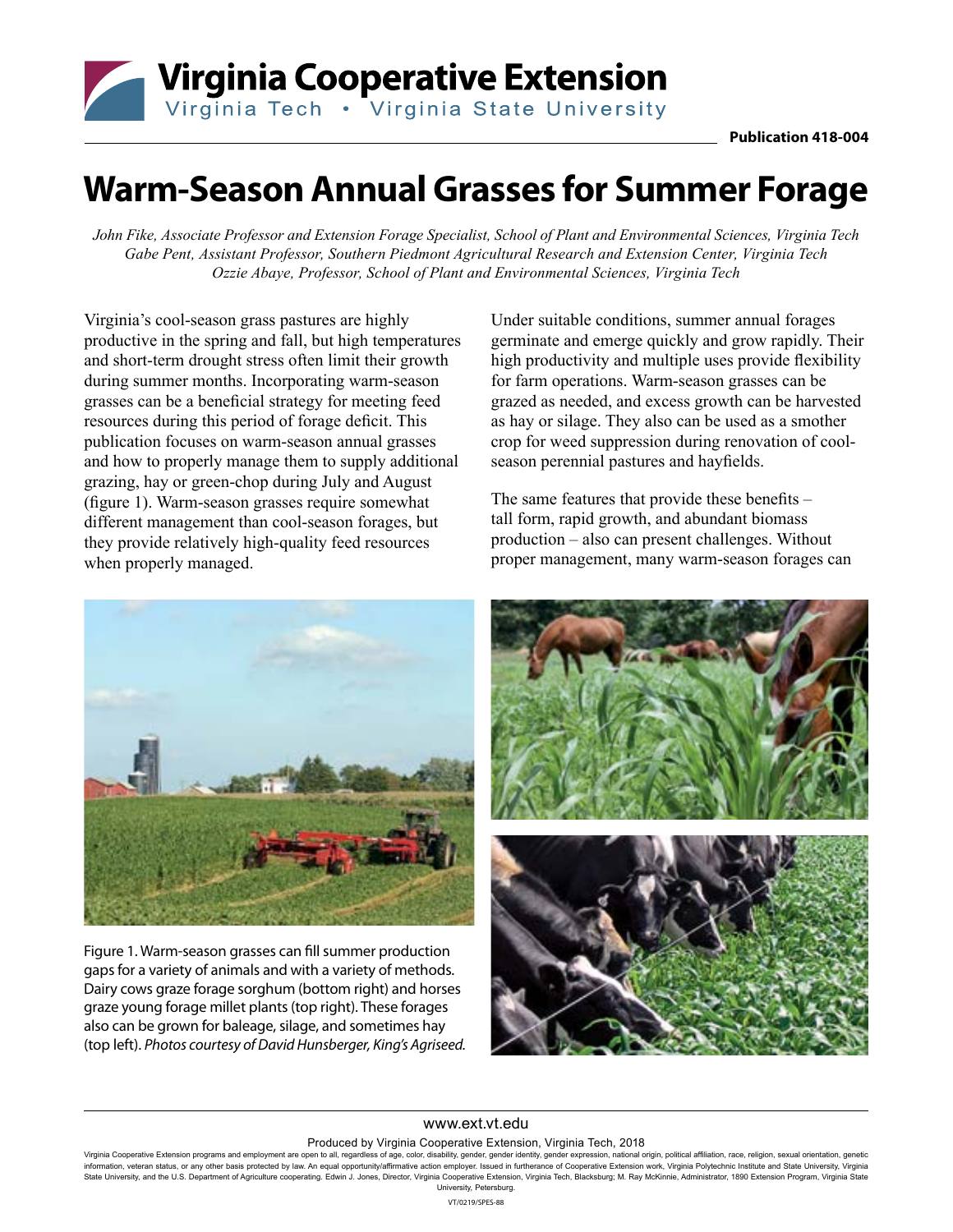quickly get ahead of a grazing herd, in which case they may become overly mature or have limited regrowth, or both. Warm-season forages also have annual establishment costs and potential risk of stand failure due to variable rainfall in late spring and early summer. Toxicities associated with some species largely can be avoided with appropriate management.

Several warm-season annual grasses can be grown in Virginia. These include sudangrass (*Sorghum bicolor drummondii*), forage sorghum (*Sorghum bicolor*), sorghum x sudangrass (sudex) hybrids, pearl millet (*Pennisetum americanum*), foxtail millet (*Setaria italica*), crabgrass (*Digitaria species*) and teff (*Eragrostis tef*). Generally, warm-season annual grasses should be seeded separately rather than in mixtures because they reach maturity at different times. One-third to one-half acre generally will provide adequate grazing for one mature animal during the critical summer months. Seeding half of the acreage as early as possible for your location and the remainder four to six weeks later can extend the useful period of these supplemental forages.

These grasses can be planted in combination with warm-season annual legumes such as Korean and Kobe lespedeza (*Kummerowia stipulacea* and *K. striata*) and cowpea (*Vigna unguiculata*), although adding such species increases management complexity and establishment costs. Later plantings of some warm-season annual grasses can work well when mixed with brassicas, and rotations of warm-season annuals with cool-season annuals such as small grains or annual ryegrass also can be highly productive.

### **Sorghum, Sudangrass, and Sorghum x Sudangrass Hybrids (Sudex)**

**Sorghum** is a coarse, upright growing grass used for both grain and forage production. Grain sorghum is shorter and has been bred for higher grain yields. Forage sorghums grow from 6 to 15 feet tall, produce more vegetative growth and less grain, and mature later than grain types. Newer brachytic dwarf types are now available and typically will reach 4 to 6 feet at maturity. Brachytic sorghums (figure 2) are shorter

because the internodes – the section of stalk between leaves – are shorter than on traditional sorghums. Leaf and grain yields are similar for both types, and dwarf types can support similar yields by tolerating a lower cutting height. They are very resistant to lodging as the grain head has less leverage on the shorter stalks.



Figure 2. Brachytic-type warm-season forages have shorter internodes between leaves on the plant. This reduces the amount of less-digestible stem. Yields can be maintained by harvesting lower to the ground, and the shorter plant resists lodging. *Photo courtesy of David Hunsberger, King's Agriseed.*

Forage sorghum is usually preferred over grain types for forage production due to a higher yield potential. Because mature sorghum seeds are relatively small and hard, the plant should be cut for silage when about half the grain is at the soft dough stage. In most cases, sorghums are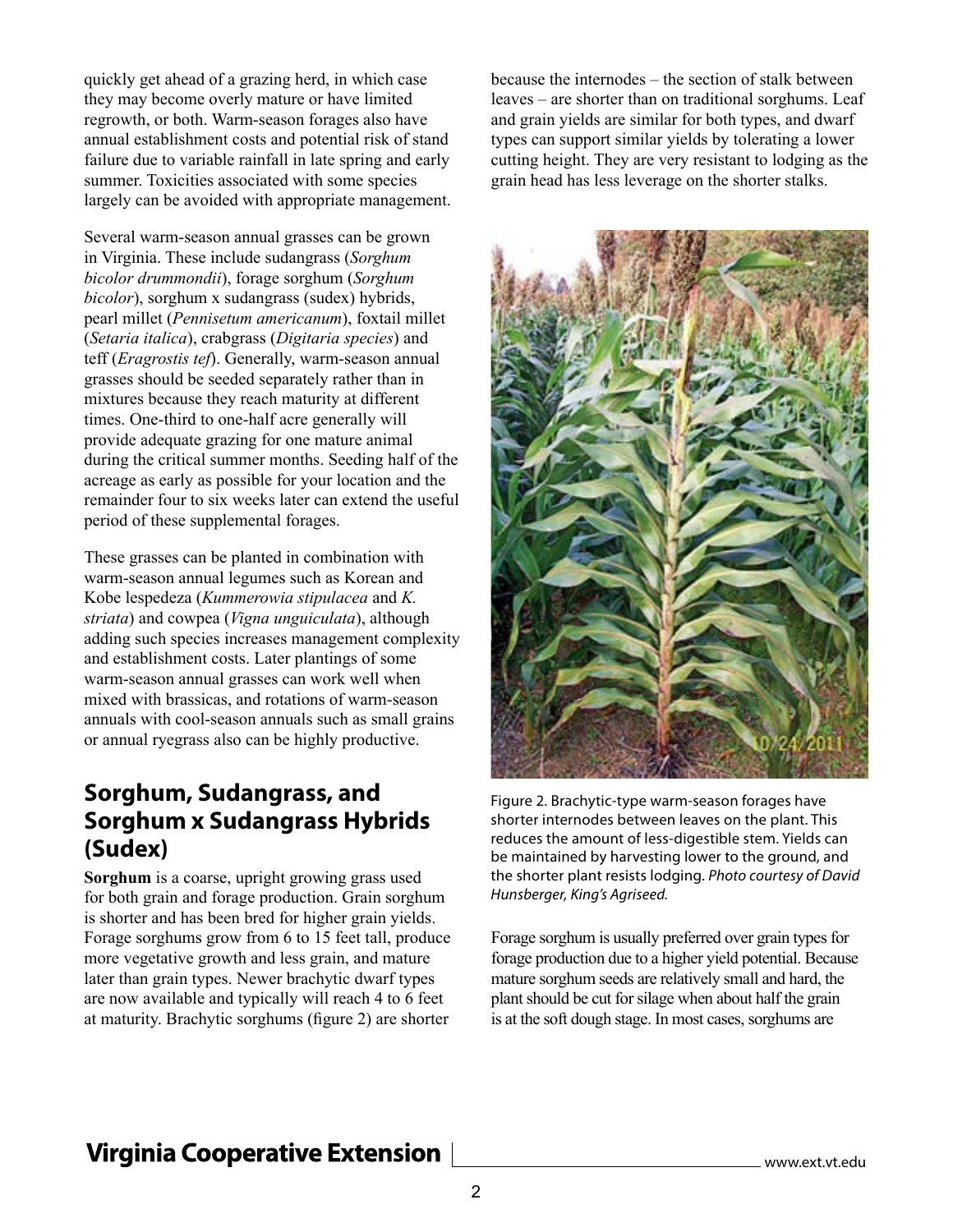harvested once per season as either green-chop or silage. Although silage yields are similar to corn, sorghum typically is lower in energy, but this is affected by variety, seed maturity, and presence of the BMR gene (see section on BMR Genes).

Like corn, sorghums are normally planted in rows to facilitate mechanized harvesting. Sorghum is best adapted to fertile, well-drained soils that have good water-holding capacity. However, the primary advantage of using sorghum for silage production is its greater drought tolerance. Sorghums use about 40 percent less water than corn and can tolerate extended dry periods. The plants stay green in the field until they receive sufficient precipitation to re-initiate growth. Thus, sorghum may be a better fit for soils with lower water-holding capacity.

**Sudangrass**, a relative of sorghum used extensively in the past, declined in popularity for a time following the development of sorghum-sudangrass hybrids. Several newer releases, particularly with the BMR trait, have helped renew interest in the crop. Sudangrass is medium yielding and well-adapted to grazing. Sudangrass produces more roots and has less leaf surface than corn, features that support greater drought resistance. Fine stems, narrower leaves, and multiple tillers make sudangrass better suited for hay than forage sorghum or sorghum-sudangrass crosses. Most varieties regrow rapidly after grazing or haying, although cutting or grazing too low (below the bottom two nodes) will limit regrowth.

**Sorghum-sudangrass hybrids** are developed by crossing sorghum with true sudangrass. The result is a tall-growing annual grass that resembles sudangrass, but with coarser stems, a taller growth habit, and higher yields. Like sudangrass, hybrids will regrow after grazing if growth is not limited by environmental factors. Sorghum-sudangrass hybrids contain greater concentrations of prussic acid and can cause poisoning in cattle if grazed when the forage is young, droughtstressed, or frosted (see section on Prussic Acid and Nitrate Toxicity). A number of commercial varieties are available and yield differences among varieties generally are limited – though there are exceptions. Select varieties based on local availability, price, and test data from states with similar conditions to your region. Compare forages based on yield of digestible dry matter when considering BMR and non-BMR varieties.

#### **Management for Sorghums, Sudangrasses and Their Hybrids**

**Soils and fertility.** Sorghum, sudangrass, and their crosses are best adapted to well-drained, fertile soils, but will grow on imperfectly drained soils when surface water is removed. These grasses do not tolerate low pH and require liming when grown on acidic soils. Although sorghum will grow at a pH of 5.5, optimum production is achieved between pH 6.0 and 6.5. The pH optimum for sudangrass generally ranges from 5.8 to 6.2. Phosphorus and potassium should be applied according to soil test. About 40 pounds per acre of P2O5 and 180 pounds of K2O will be removed in a 5-7 ton silage crop. Lower rates (70 to 90 pounds) of each nutrient can be applied when the stand is grazed. In the absence of a soil test, apply 70 to 90 pounds per acre of both P2O5 and K2O prior to seeding.

Apply 60 to 80 pounds per acre of actual nitrogen at seeding and 40 to 60 pounds per acre after each cutting or grazing. A general recommendation is to apply 1 to 1.25 pounds of nitrogen for each day of growth to harvest. In this manner, 40 to 50 pounds of nitrogen would be applied at planting with an anticipated harvest or grazing at about 40 days or 40 inches in height. Using the guideline with regrowth, 30 to 40 pounds of nitrogen would be applied for a 30-day regrowth period following first harvest. Because sorghum species accumulate nitrates when stressed, it is advised to reduce or avoid nitrogen application if entering or during a period of drought.

**Planting management.** Sorghums and sudangrasses should be planted approximately one to two weeks after corn, when the soil temperature has reached at least 60 to 65 degrees F. Seed can be broadcast or drilled (Table 1), but the seeding rate should be adjusted accordingly. Plant into a firm, moist seedbed. If broadcasting, follow by cultipacking to ensure good soil-seed contact. Sorghum can be conventionally or no-till seeded using a corn planter or grain drill, although using corn planters will make it easier to manage row spacing. Planting too early and too deep are common causes of poor sorghum stands. Sorghum-sudan crosses generally have much bigger seeds and can be planted deeper, where moisture is more likely available.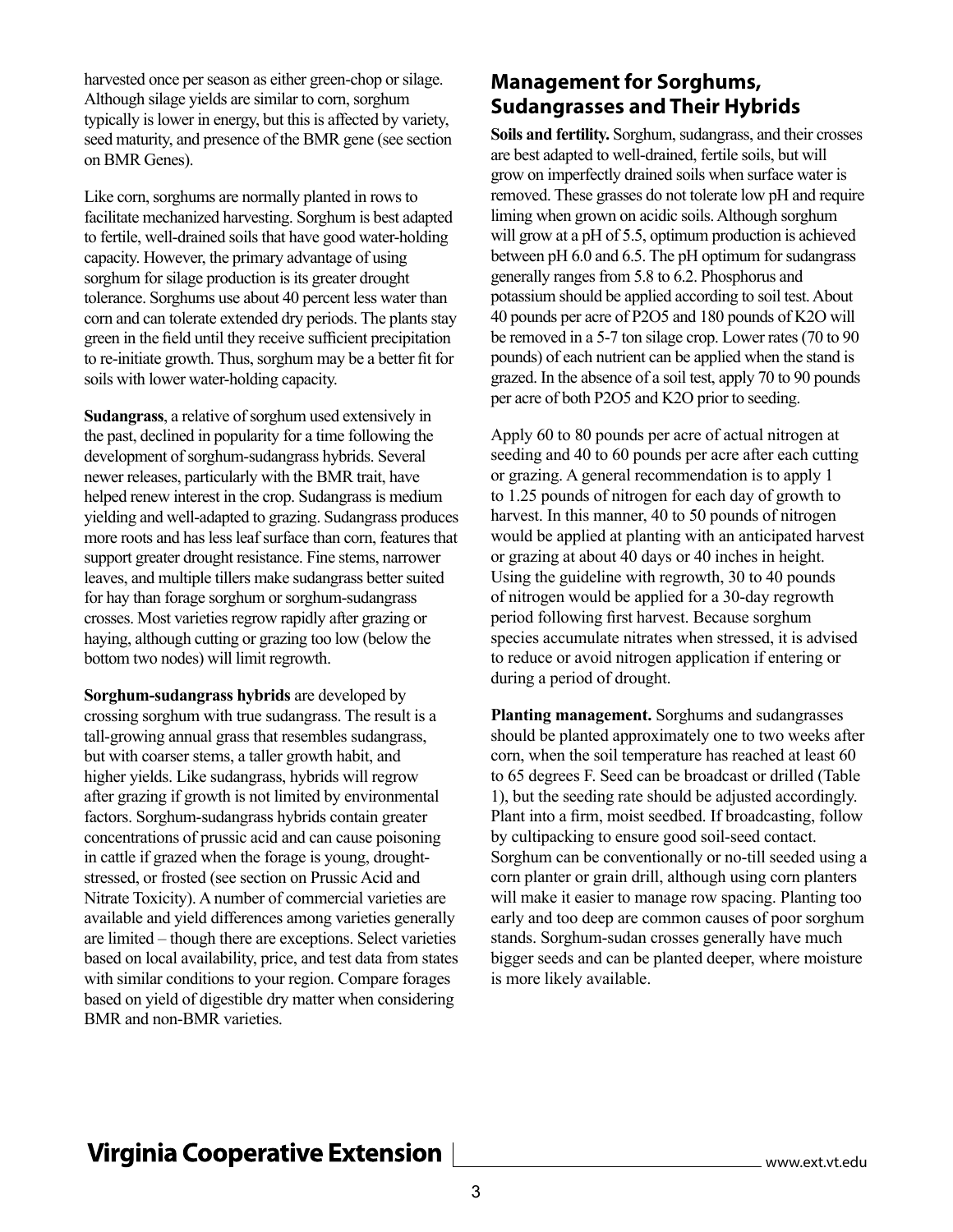| Forage type              | Seeding depth,<br>inches* | Singulation<br>planter | Seeding rate by<br>planting method<br>Drill | <b>Broadcast</b> |
|--------------------------|---------------------------|------------------------|---------------------------------------------|------------------|
|                          |                           | seed/acre              | lb./acre                                    | lb./acre         |
| Sorghum                  | 1 to 1.5                  | 80,000-100,000**       | $5 - 10$                                    | $15 - 20$        |
| Sudangrass               | $0.5$ to 1                | --                     | $15 - 20$                                   | $25 - 35$        |
| Sorghum-sudan<br>hybrids | $0.75$ to 1.5             | --                     | $20 - 30$                                   | $30 - 40$        |

Table 1. Seeding recommendations for sorghum, sudangrass, and sorghum-sudan hybrids.

\*Although planting too deep can be a problem, seeding deeper (to 1.75 inch) may be useful on sandy, droughty soils.

\*\*Seed count per pound will vary by year and variety. Pounds per acre can be calculated as seed desired per acre divided by seeds per pound.

**Harvest management.** Sudangrass and sorghumsudangrass hybrids should not be grazed until they reach a height of 24 to 30 inches or more. Grazing/ harvest management is critical to avoid potential toxicity issues (again, see the prussic acid insert) and to support regrowth. If regrowth is desired, grazing or cutting height should be maintained above the bottom two internodes; this is about 4 inches for brachytic types and closer to 6 inches for traditional varieties. For hay or baleage, harvest at the late boot to early head stage.

Although sudangrass and sorghum-sudangrass hybrids can be cut for hay, curing can be slow due to coarse stems. Mower-conditioners should be used to crush stems; this will reduce drying time considerably. Also, make mower swaths as wide as possible to increase surface area for drying. It is critical that crops made for hay be fully dried before putting in a barn to avoid fires. Wrapping bales at 40-60 percent moisture for baleage may also be an option for conserving.

Sorghum, sudangrass, and sorghum-sudangrass hybrids can also be directly ensiled. With sorghum, consider starting harvest once fields have about 80 percent of plants in head and 50 percent at soft dough stage, and a moisture percentage in the mid 60s. If the plants are too wet, it may be useful to cut and wilt before chopping. Longer (1 inch or more) chop lengths are suitable with BMR sorghums, and shorter (halfinch) lengths with traditional varieties.

**Sugarcane aphids** represent a potential threat to sorghum crops. The aphids suck on the bottom of leaves and take energy (sugars) from the plant. Thus, plant productivity is decreased, and, if severe, can lead to stand death. A layer of sticky, shiny "honeydew" around the base of the plant can be one of the first signs of aphids. Once detected in a region, fields should be scouted on a weekly basis. Timely application of insecticide is needed to prevent yield loss once aphid presence reaches a critical threshold. Applications generally are justified when 50 aphids per leaf are present on 25 percent of plants.

#### **BMR Genes**

The term "BMR" references the brown midrib (figure 3) common to warm-season grasses that carry this trait. Plants with the BMR mutation not only have a signature brown-colored midrib in the leaf, they typically have lower lignin and higher digestibility than non-BMR lines. In the past, this was associated with lower yield and greater lodging, but selection and breeding progress has reduced these limitations. Differences in yield and digestibility also have been observed among plants with different BMR genes (e.g., bmr-6, bmr-11, bmr-12, bmr-18). Forage testing has revealed plants with bmr-6 generally have superior nutritional value.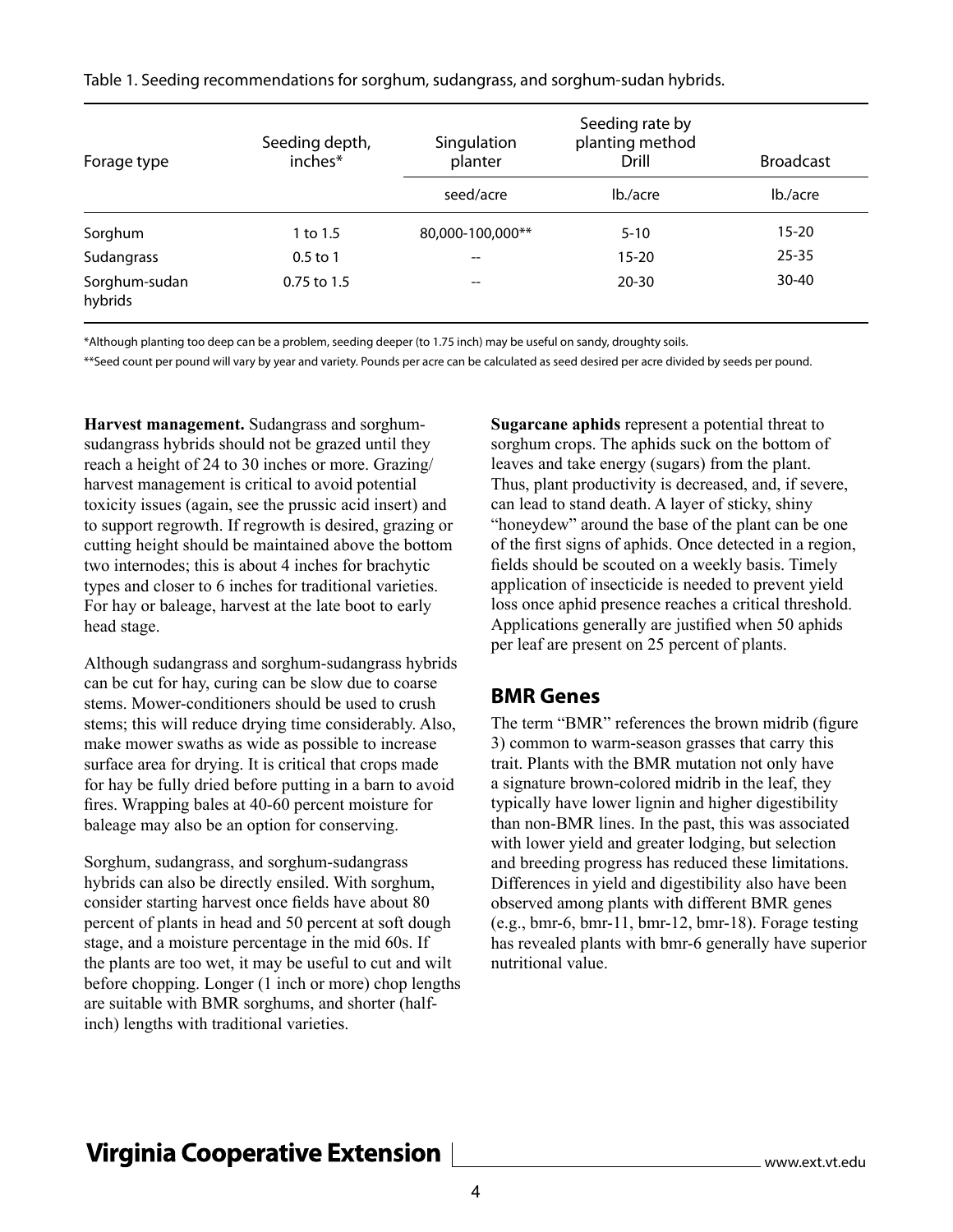

Figure 3. Many warm-season grasses now are available with the brown midrib mutant trait. This sorghum leaf has the distinctive brown-colored midrib. *Photo courtesy of David Hunsberger, King's Agriseed.*

#### **Prussic Acid and Nitrate Toxicity**

**Prussic acid poisoning** is a potential problem with sorghum and sorghum-sudangrass hybrids, and to a lesser degree with sudangrass. Under normal conditions, sorghums contain little free cyanide. However, when freezing, drought stress, wilting, or mechanical injury damages plant cells, an enzymatic reaction occurs and free cyanide is produced. In animals, cyanide is readily absorbed into the bloodstream and interferes with normal cellular respiration. Symptoms of cyanide poisoning include labored breathing, excitement, gasping, convulsions, paralysis, and death. The onset of symptoms and death is very rapid, occurring in minutes to several hours. In contrast to nitrate poisoning, the blood of animals affected by cyanide poisoning is fully oxygenated and cherry red in color.

In most situations, sorghum species pose little danger to grazing animals when properly managed. Young plants or regrowth after grazing contain higher concentrations of prussic acid and should not be grazed until plants have reached a height of 30 inches. Drought-stressed plants should not be grazed until growth has resumed after rainfall (usually 4-5 days). Plants hit by frost

should not be grazed for 14 days or until the leaves are dead and dried out, whichever is longer.

Cyanide does dissipate from plant tissue; thus, hay that has been properly cured is safe to feed. Properly ensiled forage is also safe.

When forage is fed as green chop, it is important to do so in a timely manner. If the green chop is allowed to heat, cyanide is released, and the forage becomes toxic. If questionable forage must be grazed or utilized as green chop, feed dry hay along with the fresh plant material. Never turn hungry animals into questionable forage. The use of tester animals may be advisable before allowing the entire herd to graze potentially toxic forage.

**Nitrate toxicity** occurs when nitrates accumulate in warm-season annual grasses at toxic levels (table 2). This most often occurs when heavy nitrogen fertilization is followed by drought. When plant growth is restricted by drought, nitrates are taken up by the plant but not converted to proteins or other plant metabolites. Any factor that slows plant growth in combination with heavy nitrogen fertilization can result in nitrate accumulation. Nitrates are found in higher concentrations in the lower portion of the stem, although accumulation can be found higher in the plant and in the leaves.

In ruminants, nitrate is converted to nitrite in the rumen before being absorbed into the bloodstream. Nitrite interferes with the blood's ability to carry oxygen. Symptoms of nitrate toxicity are similar to prussic acid poisoning and include trembling, staggering, rapid and labored breathing, rapid pulse, and frequent urination followed by collapse, coma, and death. The onset of symptoms and death usually occurs within one to two hours. In animals affected by nitrate poisoning, the blood and nonpigmented skin and mucus membranes will take on a brownish chocolate color.

Nitrates are stable in hay and can cause poisoning months after harvest. In silage, nitrates can be reduced by 40 to 60 percent during the ensiling process. It is very important to have all suspect forages tested before grazing or feeding. Commercial test kits can be purchased for this purpose.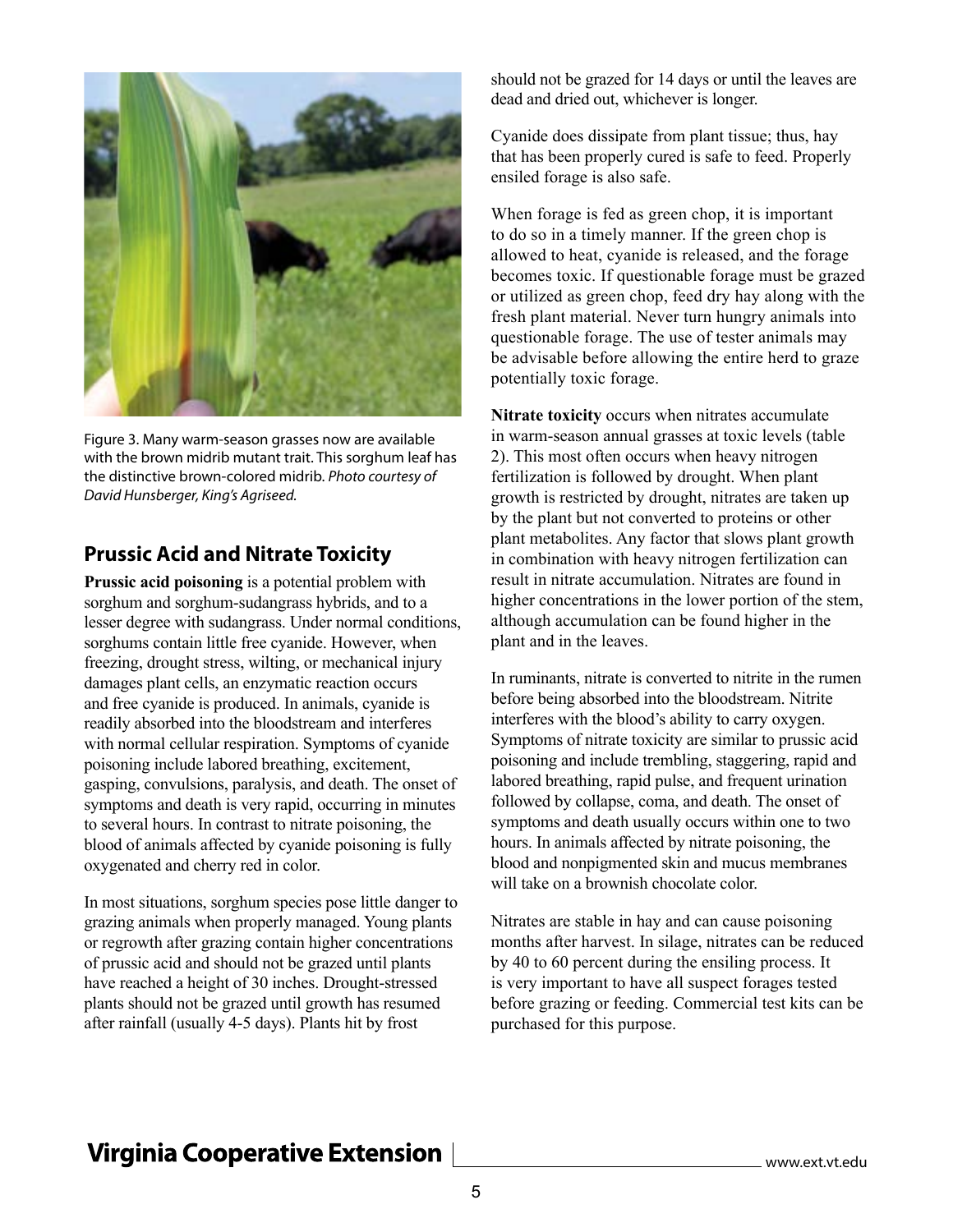| Table 2. Forage nitrate levels, safety status, and management considerations |  |  |
|------------------------------------------------------------------------------|--|--|

| Nitrate concentration |                       | Safety      |                                                                                                                                             |  |
|-----------------------|-----------------------|-------------|---------------------------------------------------------------------------------------------------------------------------------------------|--|
| —— % ——               | $ppm \longrightarrow$ | Status      | Comment                                                                                                                                     |  |
| < 0.25                | < 2.500               | <b>SAFE</b> | Generally considered safe.                                                                                                                  |  |
| $0.25 - 0.5$          | 2,500-5,000           | CAUTION     | Can be a problem for pregnant and young animals. Limit<br>to 50% of the ration. Do not feed with nonprotein N. Check<br>water for nitrates. |  |
| $0.5 - 1.5$           | 5,000-15,000          | DANGER      | Limit feed to not more than 25% of the ration. Supplement<br>with energy feeds, minerals, and vitamin A.                                    |  |
| >1.5                  | >15,000               | TOXIC       | Forage should not be fed.                                                                                                                   |  |

Adapted from Southern Forages, 3rd Edition (2002). Donald M. Ball, Carl S. Hoveland, and Garry D. Lacefield. Potash and Phosphate Institute, Norcross, Georgia.

### **Millets, Crabgrass, and Teff**

**Pearl and foxtail millets** have smaller stems and tend to be shorter and leafier than sorghum or sudangrass and their hybrids. In general, millets also can tolerate wetter soils much better than sorghum, sudangrass, and sorghum-sudan hybrids. Pearl millet usually is preferred over foxtail millet because it regrows after cutting or grazing. Foxtail millet may be a good choice when a single-cut smother crop is desired. Similar to species in the sorghum family, pearl millet can accumulate nitrates during stressful growing conditions. However, a primary benefit of pearl millet is that it does not contain prussic acid. Like sorghumsudangrass hybrids, pearl millet varieties show little difference in yield, and newly released BMR varieties are currently being evaluated in the Southeast. Therefore, variety selection should be based on seed availability and cost. Dwarf varieties tend to be bettersuited for grazing.

**Crabgrass** is an aggressively-spreading stoloniferous grass that produces abundant leaves. These traits lend to its common reputation as a weed, but they also speak to its significant potential for covering soil and supplying high-quality summer forage. A primary advantage of crabgrass is that it is well-adapted to Virginia and occurs naturally in most summer pastures, especially those that have been overgrazed. Most such naturalized crabgrass is not managed to its full potential; the forage also may be best utilized in annual rotations with cool-season

annual forages such as cereal rye or annual ryegrass, and it is more productive with some rotational grazing management. Some of the currently available improved crabgrass varieties include Dal's Big River, Impact, Mojo, Quick-N-Big, Quick-N-Big Spreader, and Red River. These improved cultivars can produce 8,000 to 10,000 pounds of dry matter per acre under optimum growing conditions.

**Teff** is a unique summer grass. An intermediate between true tropical and temperate grasses, teff also can thrive both in droughty and waterlogged soils once established. The plant is a fine-stemmed bunch grass with large crowns and many tillers that grow 10 to 50 inches tall with smooth, narrow, long leaves and slender culms (figure 4). Teff has a very shallow but massive, fibrous root system. Seeds are extremely small and great care must be taken to keep near the soil surface at planting.

#### **Management for Millets, Crabgrass, and Teff**

**Soils and fertility.** Pearl millet is better adapted to more acidic soils and soils with a lower water-holding capacity than sorghum, sudangrass, or sorghumsudangrass hybrids. A pH of 5.5 to 6.5 is required for maximum production. Crabgrass is more site-sensitive and best adapted to well-drained soils such as sands, sandy loams, loamy fine sand, loams, and silt loams that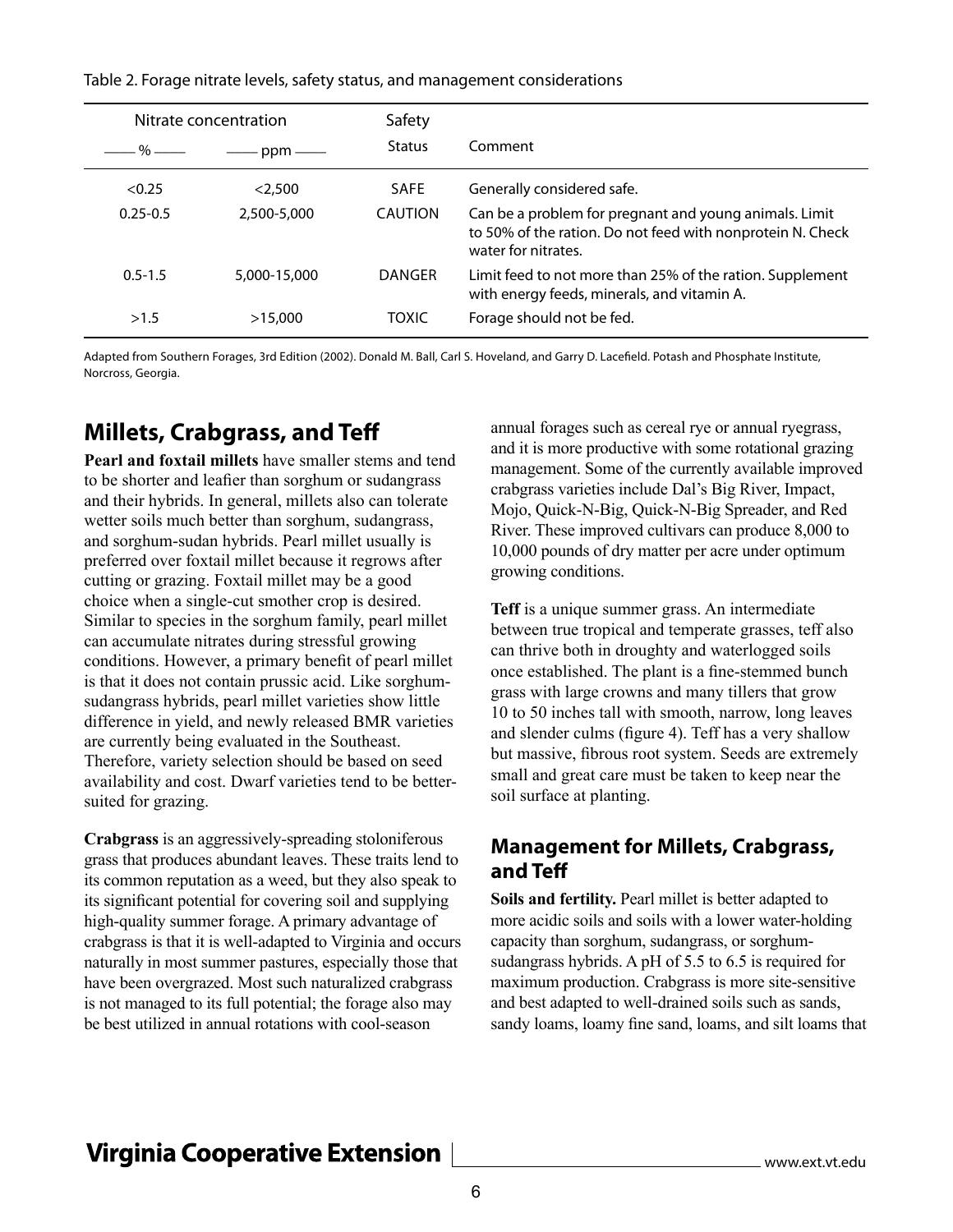

Figure 4. Teff has many tillers and a large root system once established (bottom). More typically grown for hay (top), the grass can be grazed with appropriate management that allows the root system to get large enough (middle). *Photos by Ozzie Abaye.*

do not crack extensively. Crabgrass is less productive on clays, silts, and silty-clay loams. In most cases, a pH range of 6 to 6.5 should be targeted for crabgrass, as optimum growth occurs at a slightly acidic pH. Teff is the best-suited of these forages to marginal and heavy soils. The grass grows successfully on soils with low pH and poor fertility and performs better on heavy clays than on loamy or sandy soils.

For millets and crabgrass, phosphorus and potassium should be applied according to soil test. In the absence of a soil test, apply 70 to 90 pounds per acre of both P2O5 and K2O prior to seeding. These recommendations should apply to teff as well, although these nutrient inputs have received little attention in U.S. research.

About 100 to 150 pounds of actual nitrogen per acre is recommended for millets and crabgrass. As a general rule, apply 1 to 2 pounds of nitrogen per expected growing day per acre. Nitrogen applications of 60 to 80 pounds of nitrogen per acre at seeding, followed by 40 to 60 pounds after each cutting, will support high-biomass yields. Similar or slightly lower nitrogen inputs will be acceptable for management under intensive grazing.

Do not apply nitrogen at the onset of drought conditions. Also, if nitrogen is not applied before crabgrass emergence, delay application until seedlings have started to tiller. Applying nitrogen to crabgrass seedlings in the one- to four-leaf stage may thin or kill stands.

Nitrogen application rates to teff generally are lower than for millets and crabgrass. The crop responds well to 50 to 60 pounds of nitrogen per acre. This rate can be applied at seeding and after each cut. Applications above 50 pounds of nitrogen per acre likely are not economical and often cause lodging, greatly increasing harvest difficulty.

**Planting management.** Pearl and foxtail millets should be planted approximately two weeks after corn, when the soil temperature has reached at least 65 degrees F. Pearl millet is more sensitive to cold stress than sorghum and can be killed by low, early spring temperatures that sorghum would survive.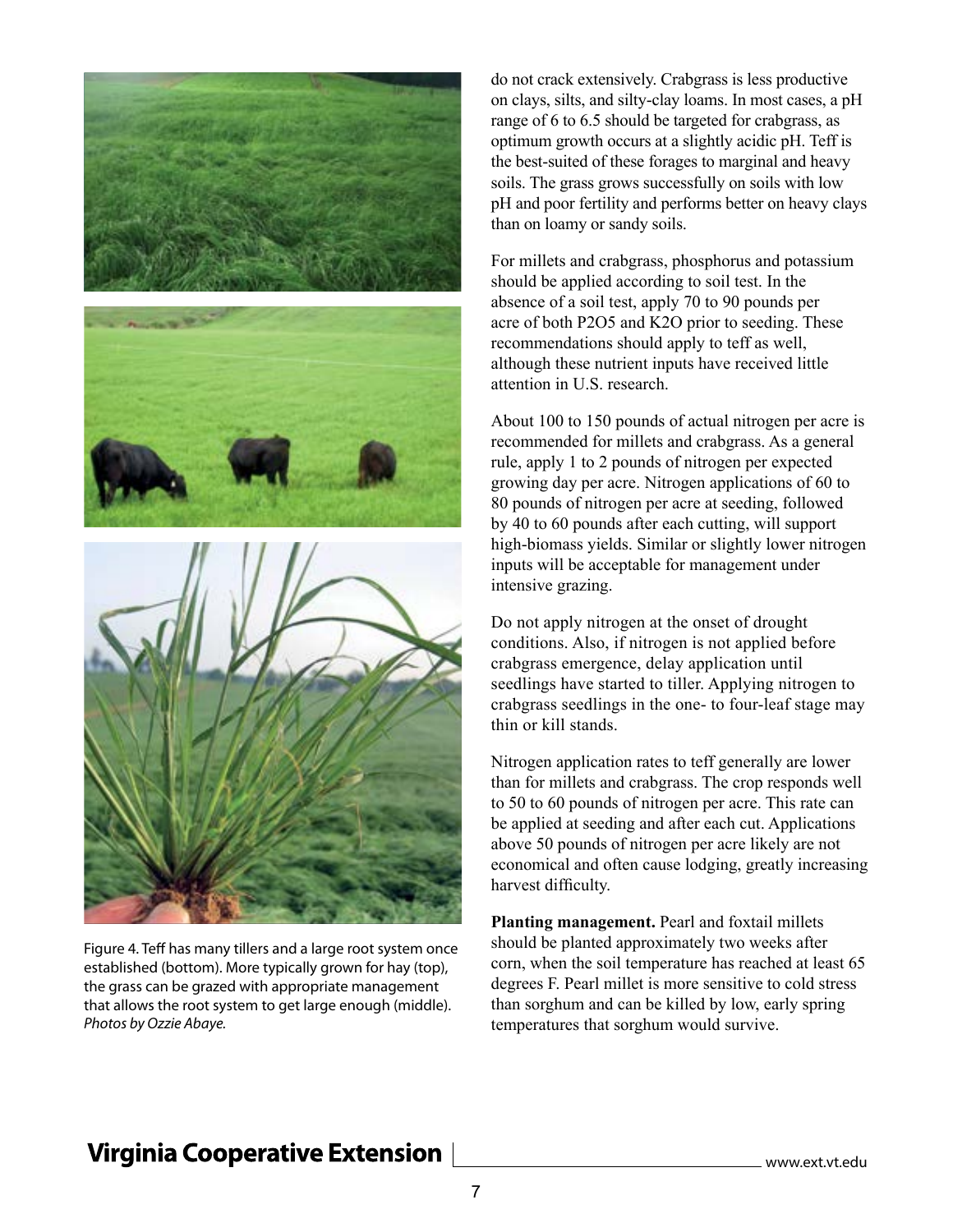Crabgrass and teff should be seeded starting in early May, when the soil temperature is at least 60 degrees F. Although these grasses can be planted into cooler (about 50 degrees F) soils, germination and emergence will be slowed.

Millets can be either conventionally or no-till seeded, while crabgrass and teff may be more easily established in a tilled, firmly packed seedbed. There is little research regarding seeding rates with no-till

establishment methods for teff and crabgrass, but it can be difficult to keep planting depth shallow and consistent with a drill. Given the low seeding rates (table 3) and small seed size for crabgrass and teff, these forages may be better suited to broadcast seedings, followed by a disk harrow, cultipacker, or both (see insert on Establishing Small-seeded Forages). Coated seed may work well when drilled from the small seed box.

#### Table 3. Seeding recommendations for millets, crabgrass, and teff

|                       |                       | Seeding rate by field preparation method |                    |  |
|-----------------------|-----------------------|------------------------------------------|--------------------|--|
| Forage type           | Seeding depth, inches | Drilling, lb/acre                        | Broadcast, lb/acre |  |
| <b>Foxtail millet</b> | $0.5$ to 1            | $15 - 20$                                | 25-40              |  |
| Pearl millet          | $0.5$ to 1            | $15 - 20$                                | $25 - 40$          |  |
| Crabgrass             | $0.25$ to $0.5$       | $5 - 8*$                                 | 3-6                |  |
| <b>Teff</b>           | $0.125$ to $0.5$      | $8 - 12*$                                | $4 - 7$            |  |

#### **Establishing Small-seeded Forages**

Small-seeded forages such as crabgrass and teff can be challenging to establish. In some cases, coated seed is available and can aid planting accuracy. For uncoated seed, mixing with a carrier can facilitate accurate metering and flow through grain drills and fertilizer spreaders. Carriers that can be used include fertilizer, soybean meal, cracked grain, coarse sand, pelleted or granulated lime, hard seeds such as wheat, and dry sawdust. Potential bridging and clogging problems can be avoided if carrier materials are screened prior to use. A preferred carrier mixture for crabgrass is 3-6 pounds of seed plus 94-97 pounds of dry fertilizer, with the mixture planted at 100 pounds per acre. This combination flows well through grain drills and provides needed plant nutrients.

Drills must be calibrated for seed-carrier mixtures. A good starting point for crabgrass-fertilizer mixtures is about 75 percent of the setting for wheat.

When the seed mixture is broadcast using a spinnertype fertilizer spreader, it is important to remember

that the fertilizer will be spread two to three times as far as the lighter seed. In order to achieve a uniform application and correct seeding rate, the amount of seed-carrier mixture being spread should be reduced by one-third to one-half, and one-third to one-half the normal spreading swath should be taken. When using a seed-fertilizer mixture, it is important to utilize the mixture within one to two days, or the seed viability may be reduced.

**Grazing and harvest management.** Unlike with sorghums, there is no concern with prussic acid poisoning with millets, crabgrass, or teff, so grazing can begin earlier with these species. Crabgrass causes no known forage-related disorders in horses, making it a good choice for summer annual pastures (see insert on Horses and Summer Annual Grasses).

Pearl millet grows rapidly and may provide grazing in less than 45 to 60 days. Grazing should begin when pearl millet has reached about 18 inches in height. If regrowth is desired, do not graze closer than 8 to 12 inches. Regrowth should be managed in the same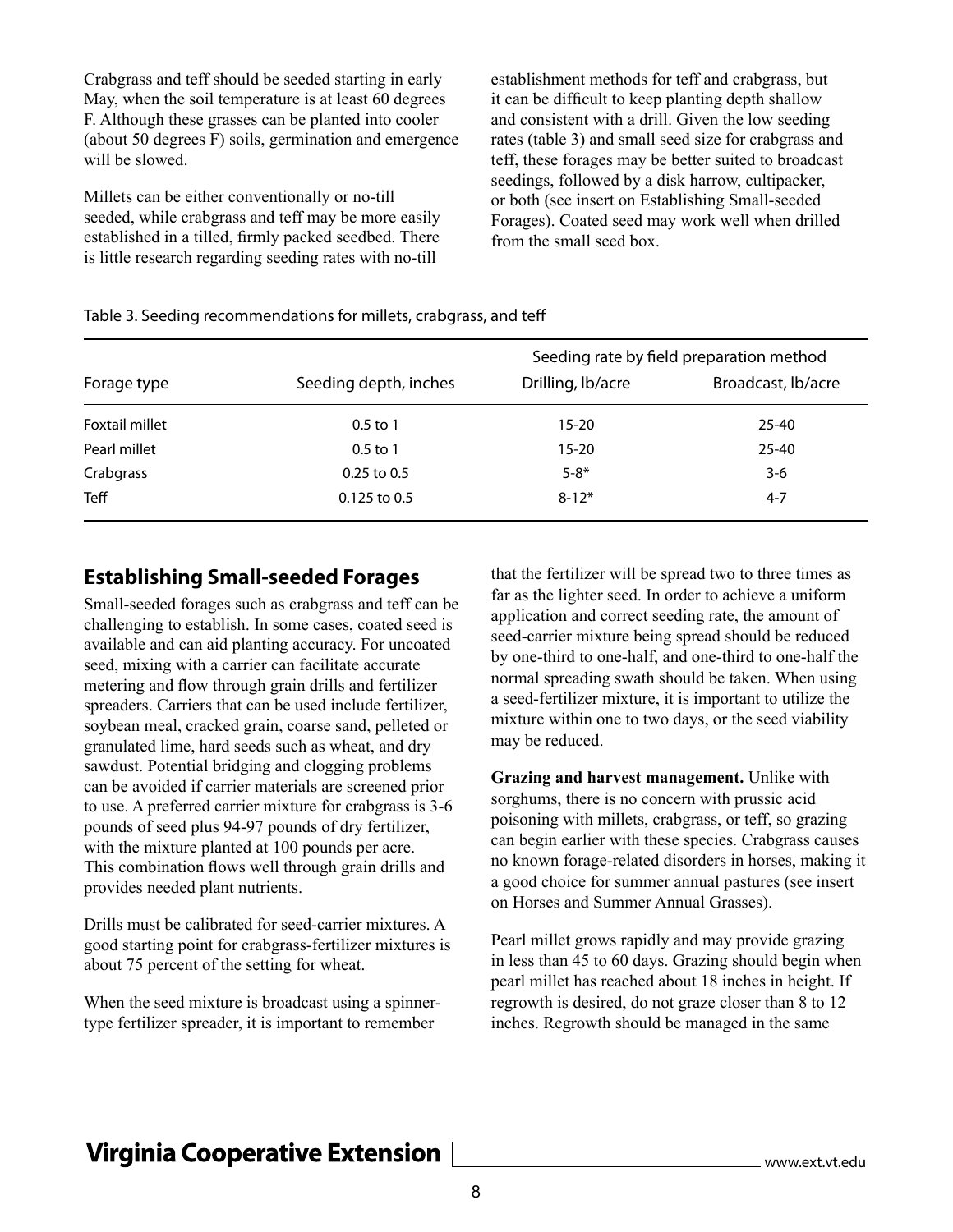manner. Pearl millet can be cut for hay, ensiled, or used for green-chop. Cut for hay or baleage at the late boot to early head stage or directly ensile when the grain has reached the soft dough stage.

Crabgrass can produce grazable forage in as little as 35 days, but 40 to 60 days is more typical. Rotational grazing management maintains plant productivity. Start grazing at 6 to 8 inches and stop at 3 to 4 inches. When using for hay, cut crabgrass at the early to late boot stage or at a height of 18 to 24 inches. Cutting too low, particularly if the plant has headed, can limit regrowth. Crabgrass is an annual but can be maintained over years through self-reseeding. That is, the plant must go to seed at least once during the growing season. In most cases, animals should be removed at least two to three weeks before the first expected frost in the fall to allow for reseeding. Shallow tillage or harrowing in late winter or early spring is needed to incorporate the volunteer seed and guarantee a uniform stand. In systems where a cool-season annual is established through shallow tillage in the fall, no further soil disturbance should be needed to ensure an adequate stand of crabgrass the following summer.

Teff can be grazed or harvested as a high-moisture crop and ensiled, but it most frequently has been used for hay. Like crabgrass, it is better suited for hay production than the sorghums and millets given its finer stems. Teff has feed characteristics similar to timothy, which has spurred interest in this crop for sale into horse hay markets. When harvested for hay, teff should be cut in the pre-boot to early-boot stage, usually about 50 to 55 days after planting. Subsequent harvests typically can occur 40 to 45 days after cutting. Teff regrowth depends largely on leaf area remaining after harvest. Cut teff no shorter than 3 to 4 inches to support regeneration during the growing season; cutting lower will stunt the crop.

Grazing data with teff are limited, but anecdotal evidence suggests management practices are critical to stand maintenance. Because teff is shallow-rooted, it is easily uprooted under the right conditions. If only being grazed, the first grazing should occur at the pre-boot stage or earlier so that animals do not

grip stems and pull the plants out of the ground. It is also important to prevent forage losses by trampling, which causes teff to lodge. Thus, it may be advantageous to take the first harvest as a hay cut. This will allow continued root development and help the regrowth resist uprooting during grazing.

## **Maximizing Utilization of Summer Annual Grasses**

Grazing is an efficient way to utilize warm-season annual grasses, although stocking density needs to be adjusted (relative to cool-season pastures) to manage their rapid growth. Rotational grazing maximizes production and utilization. Restrict the grazing area to supply only enough forage for one to three days. This reduces waste, protects regrowth, and eliminates the potential of prussic acid poisoning from new plant tissue. It is important to leave adequate stubble if regrowth is desired; never graze millets or sorghums closer than 5 to 7 inches. This is especially important for pearl millet, which depends more on terminal buds for regrowth.

Making baleage may be the most successful strategy for conserving the larger warm-season annual grasses. Although they can be harvested as hay, curing is often difficult. The following suggestions will help ensure rapid and successful curing:

- Do not allow forage to become overly mature; cut at 30-40 inches in height.
- Always use a cutter-conditioner to crush stems.
- Use more roller pressure than normally used for other forage crops.
- Use a higher stubble height, which helps keep forage off the ground.
- Make mower swaths as wide as possible to maximize surface area for drying.
- Do not windrow forage until plants on top of the swaths are dry enough to bale.
- Swath perpendicular to prevailing winds.